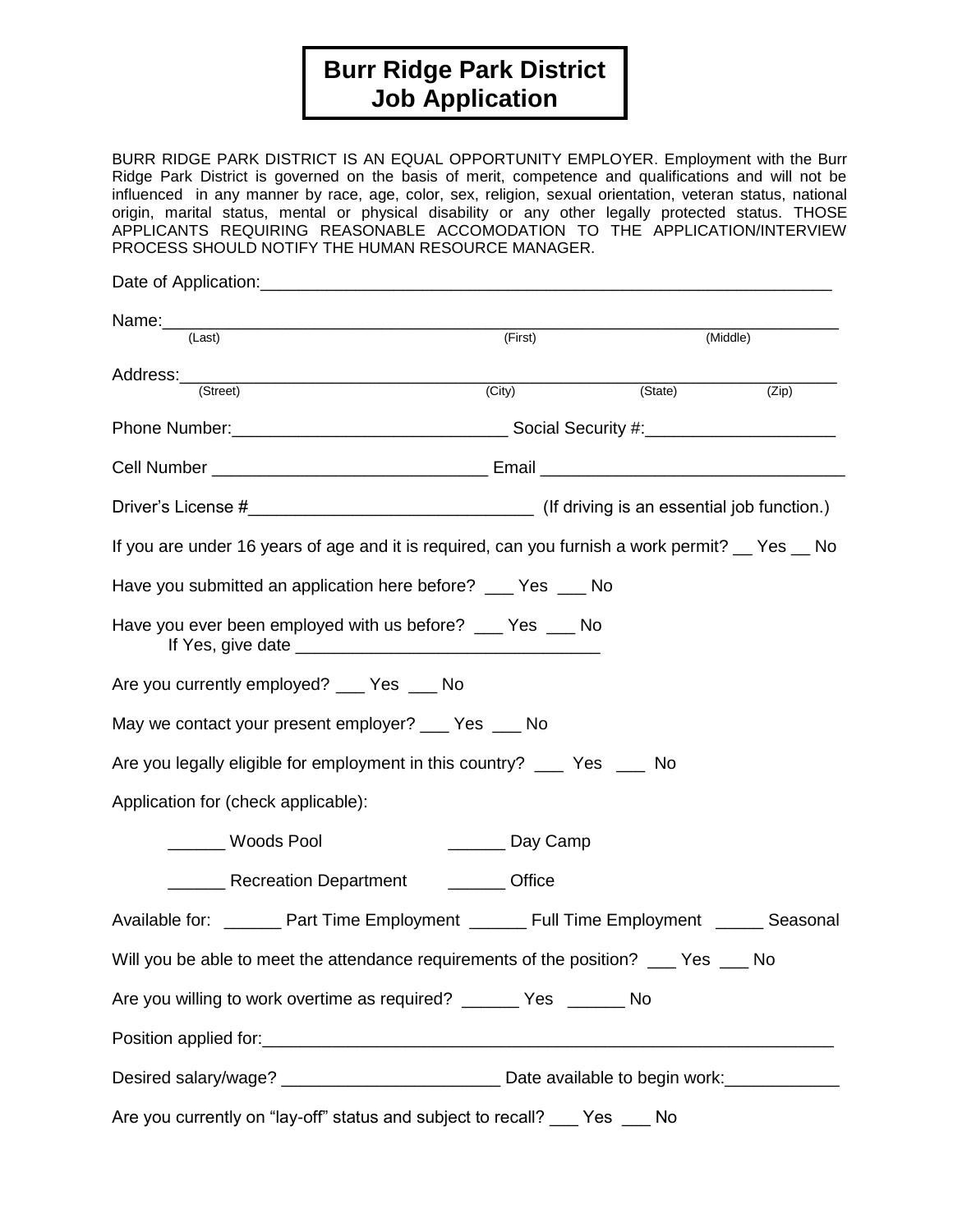### **EDUCATIONAL BACKGROUND (fill in below):**

| <b>EDUCATION</b>                       | <b>SCHOOL</b><br>Name/<br>Location | <b>Number</b><br>of<br>Years<br><b>Completed</b> | <b>MAJOR</b> | YES/NO<br>Degree/<br><b>Diploma</b> |
|----------------------------------------|------------------------------------|--------------------------------------------------|--------------|-------------------------------------|
| <b>High</b><br><b>School</b>           |                                    |                                                  |              |                                     |
| College/<br><b>University</b>          |                                    |                                                  |              |                                     |
| Other<br>Training,<br><b>Education</b> |                                    |                                                  |              |                                     |

Have you ever been convicted of any felony? YES MO.

Have you ever been convicted of a misdemeanor involving dishonesty, criminal sexual conduct, assault or battery, or any criminal drug statute? \_\_\_\_\_ YES \_\_\_\_\_ NO.

*The district is required by state statute (70 ILCS 1205/8-23) to obtain criminal conviction information concerning applicants offered employment, and shall perform a criminal background check for applicants for all positions, including the position for which you have applied. Applicants are not obligated to disclose sealed or expunged records of convictions. Conviction of offenses enumerated in subsection (c) of said statute shall automatically disqualify the applicant from consideration for working for the district. All other convictions shall not automatically disqualify the applicant from consideration, but rather, the conviction will be considered in relationship to the specific job.* 

If yes, describe:\_\_\_\_\_\_\_\_\_\_\_\_\_\_\_\_\_\_\_\_\_\_\_\_\_\_\_\_\_\_\_\_\_\_\_\_\_\_\_\_\_\_\_\_\_\_\_\_\_\_\_\_\_\_\_\_\_\_\_\_\_\_\_

Have you served in the U. S. Armed Forces (include National Guard or Reserves) \_\_\_\_\_\_\_\_\_\_\_\_\_\_\_? Date of duty:\_\_\_\_\_\_\_\_\_\_\_\_\_\_

\_\_\_\_\_\_\_\_\_\_\_\_\_\_\_\_\_\_\_\_\_\_\_\_\_\_\_\_\_\_\_\_\_\_\_\_\_\_\_\_\_\_\_\_\_\_\_\_\_\_\_\_\_\_\_\_\_\_\_\_\_\_\_\_\_\_\_\_\_\_\_\_\_\_\_\_\_ \_\_\_\_\_\_\_\_\_\_\_\_\_\_\_\_\_\_\_\_\_\_\_\_\_\_\_\_\_\_\_\_\_\_\_\_\_\_\_\_\_\_\_\_\_\_\_\_\_\_\_\_\_\_\_\_\_\_\_\_\_\_\_\_\_\_\_\_\_\_\_\_\_\_\_

Branch of service:\_\_\_\_\_\_\_\_\_\_\_\_\_\_\_\_\_\_\_\_\_ Applicable skills acquired:\_\_\_\_\_\_\_\_\_\_\_\_\_\_\_\_\_\_\_\_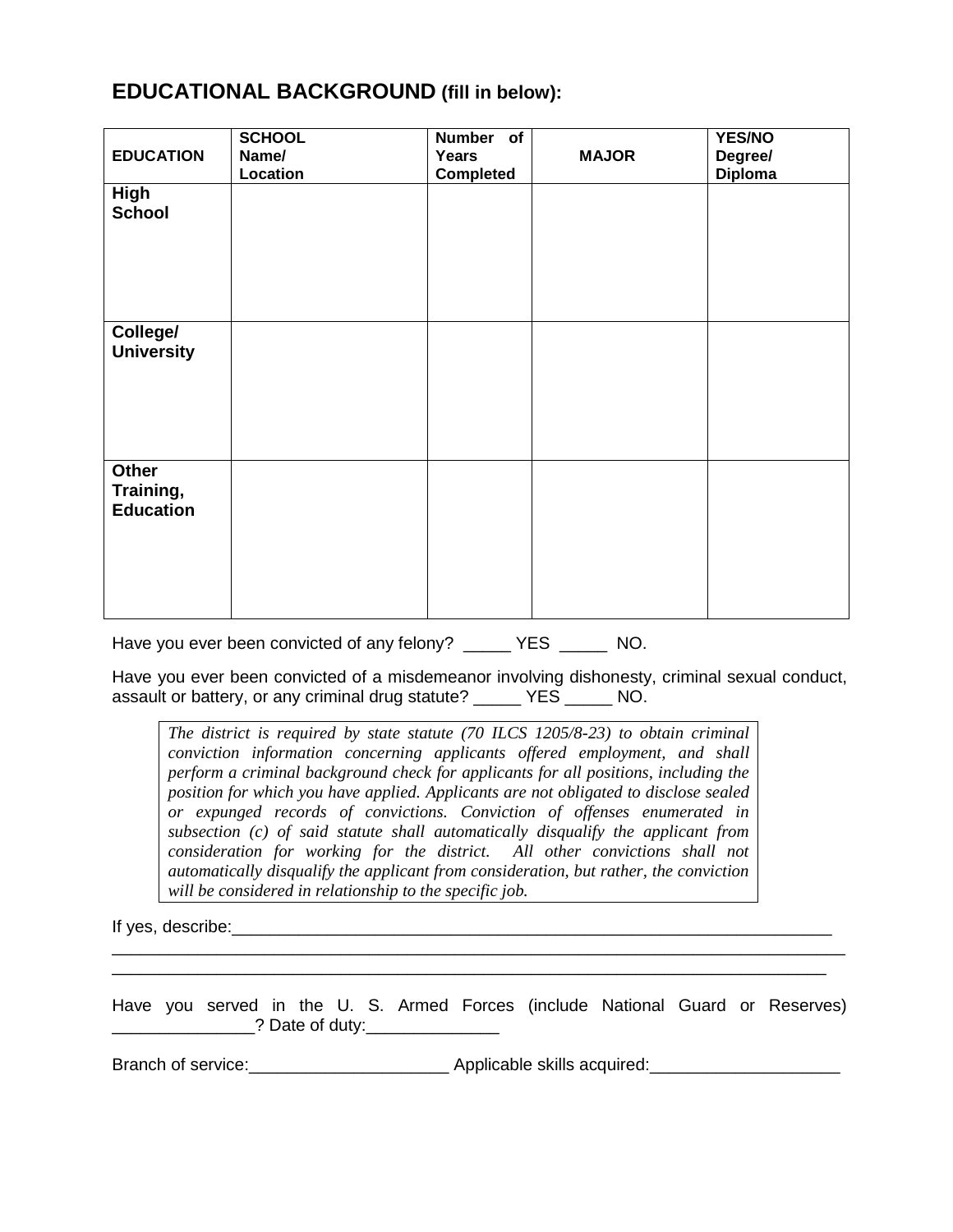## **WORK HISTORY (fill in below, beginning with most current employment).**

 $\Gamma$ 

| Most recent employer         | Address                | Phone                    |
|------------------------------|------------------------|--------------------------|
| Date started                 | <b>Starting Salary</b> | <b>Starting Position</b> |
| Date left                    | Salary on leaving      | Position on leaving      |
| Name and title of supervisor |                        |                          |
| Description of duties        |                        | Reason for leaving       |
|                              |                        |                          |
| Employer                     | Address                | Phone                    |
| Date started                 | <b>Starting Salary</b> | <b>Starting Position</b> |
| Date left                    | Salary on leaving      | Position on leaving      |
| Name and title of supervisor |                        |                          |
| Description of duties        |                        | Reason for leaving       |
|                              |                        |                          |
| Employer                     | Address                | Phone                    |
| Date started                 | <b>Starting Salary</b> | <b>Starting Position</b> |
| Date left                    | Salary on leaving      | Position on leaving      |
| Name and title of supervisor |                        |                          |
| Description of duties        |                        | Reason for leaving       |

**NOTE: Please explain any gaps in employment.**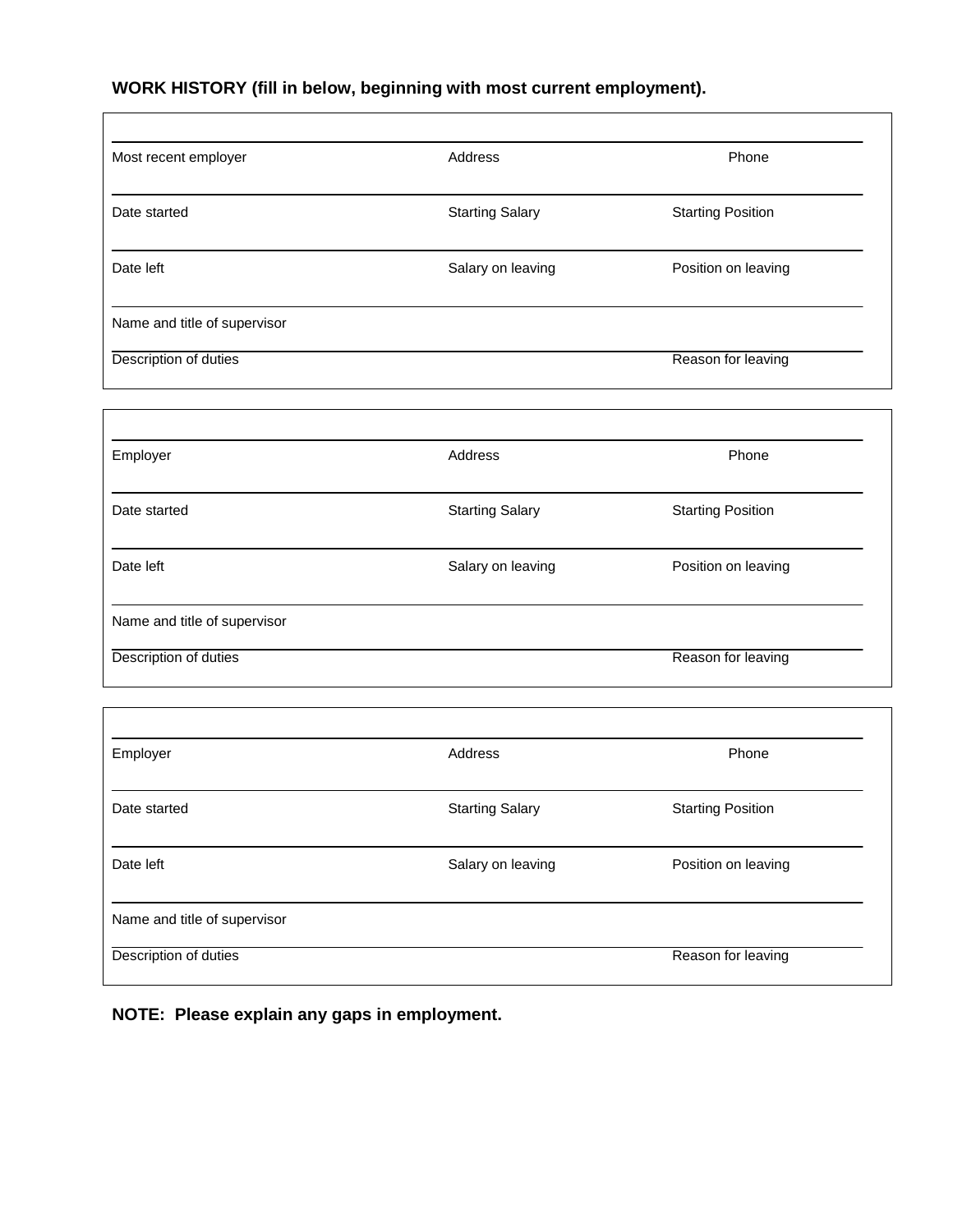**Please list skills, licenses, training, etc. applicable to the position for which you are applying:**

Note to Applicants: **DO NOT ANSWER THIS QUESTION UNLESS YOU HAVE BEEN INFORMED ABOUT THE ESSENTIAL REQUIREMENTS OF THE JOB FOR WHICH YOU ARE APPLYING. YOU MAY OBTAIN A COPY OF THE JOB DESCRIPTION AT THE BUSINESS OFFICE.** 

Are you capable of performing in a reasonable and safe manner, with or without reasonable accommodation, the essential job duties for the job or position for which you have applied?  $Yes$  No \_\_\_\_

#### **APPLICANT'S CERTIFICATION AND AGREEMENT**

*I CERTIFY THAT ALL THE INFORMATION SUBMITTED BY ME ON THIS APPLICATION IS TRUE AND COMPLETE, AND I AUTHORIZE INVESTIGATION OF ALL STATEMENTS CONTAINED IN THIS APPLICATION FOR EMPLOYMENT AS MAY BE NECESSARY IN ARRIVING AT AN EMPLOYMENT DECISION AND HEREBY RELEASE AND WAIVE ANY CLAIM AGAINST THE BURR RIDGE PARK DISTRICT WHICH MAY ALLEGEDLY ARISE FROM SUCH INVESTIGATION. I FURTHER UNDERSTAND THAT IF ANY FALSE INFORMATION, OMISSIONS, OR MISREPRESENTATIONS ARE EITHER CONTAINED IN MY APPLICATION OR GIVEN DURING ANY INTERVIEW AND ARE DISCOVERED, MY APPLICATION MAY BE REJECTED AND, IF I AM EMPLOYED, MY EMPLOYMENT MAY BE TERMINATED AT ANY TIME. IN CONSIDEERATION OF MY EMPLOYMENT, I AGREE TO CONFORM TO THE BURR RIDGE PARK DISTRICT'S RULES AND REGULATIONS, AND I AGREE THAT MY EMPLOYMENT IS "AT-WILL" AND MY EMPLOYMENT AND COMPENSATION CAN BE TERMINATED, WITH OR WITHOUT CAUSE, AND WITH OR WITHOUT NOTICE, AT ANYTIME, AT EITHER MY OR THE BURR RIDGE PARK DISTRICT'S OPTION. I ALSO UNDERSTAND AND AGREE THAT THE TERMS AND CONDITION OF MY EMPLOYMENT MAY BE CHANGED, WITH OR WITHOUT CAUSE, AND WITH OR WITHOUT NOTICE AT ANY TIME BY THE BURR RIDGE PARK DISTRICT.*

This application for employment shall be considered active for a period of time not to exceed 45 days. Any applicant wishing to be considered for employment beyond this time period should inquire as to whether or not applications are being accepted at that time.

I understand that if I am hired, I will be required to provide proof of identity and information for compliance with the Immigration Reform and Control Act.

Applicant's Signature\_\_\_\_\_\_\_\_\_\_\_\_\_\_\_\_\_\_\_\_\_\_\_\_\_\_\_\_\_\_\_\_\_\_\_\_\_\_\_\_\_ Date \_\_\_\_\_\_\_\_\_\_\_\_\_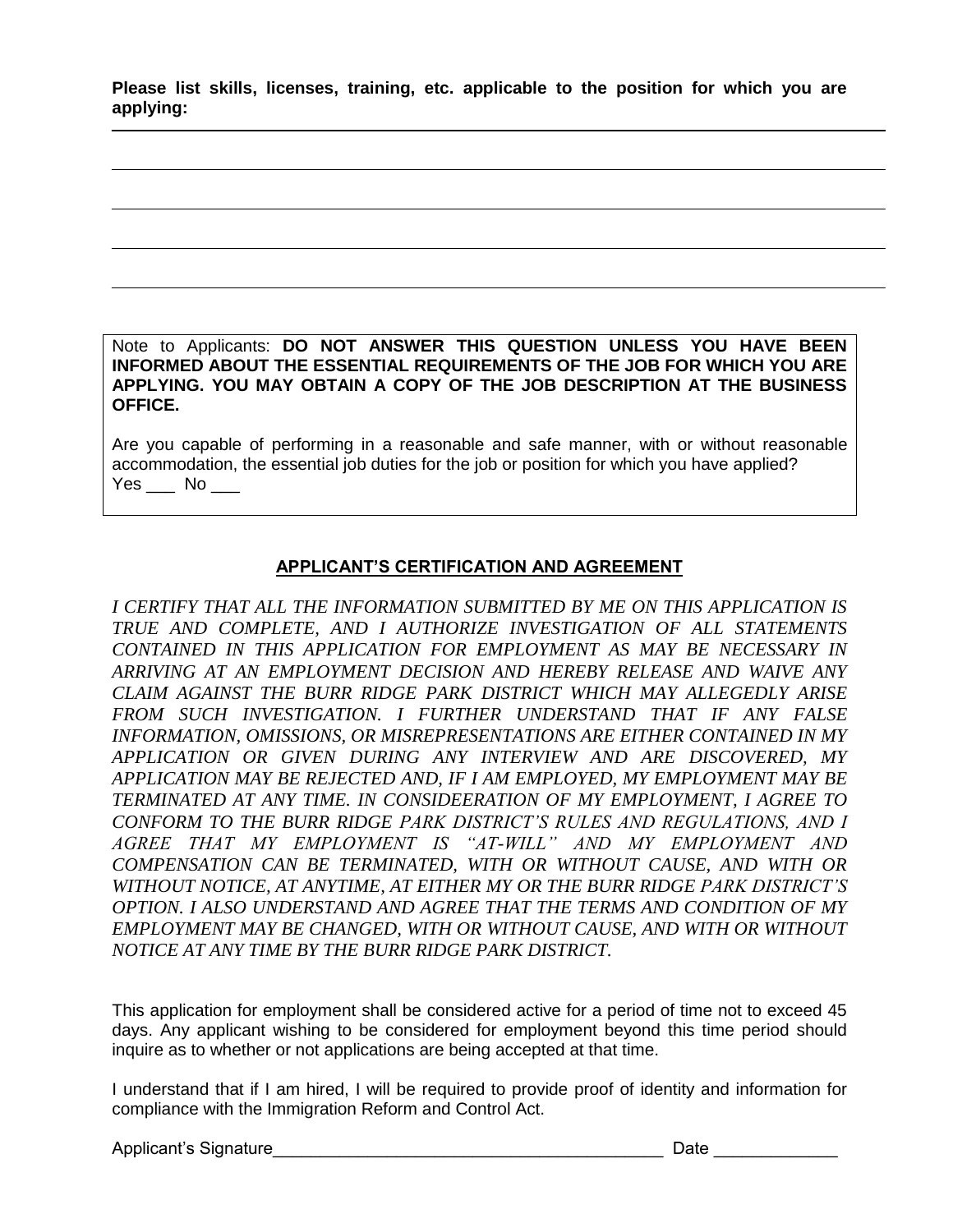#### PERSONAL REFERENCES

|    | PLEASE LIST THE NAME, ADDRESS AND PHONE NUMBER OF THREE REFERENCES, NOT RELATED TO YOU,<br>THAT WE MAY CONTACT. |  |  |
|----|-----------------------------------------------------------------------------------------------------------------|--|--|
| 1. |                                                                                                                 |  |  |
|    | (Check One) _______ Past Employer _______ Other                                                                 |  |  |
|    |                                                                                                                 |  |  |
|    |                                                                                                                 |  |  |
|    | CITY___________________________________STATE _________________ZIP ______________                                |  |  |
|    |                                                                                                                 |  |  |
|    |                                                                                                                 |  |  |
| 2. |                                                                                                                 |  |  |
|    | (Check One) ________ Past Employer ________ Other                                                               |  |  |
|    |                                                                                                                 |  |  |
|    |                                                                                                                 |  |  |
|    |                                                                                                                 |  |  |
|    |                                                                                                                 |  |  |
|    |                                                                                                                 |  |  |
| 3. |                                                                                                                 |  |  |
|    | (Check One) _______ Past Employer ________ Other                                                                |  |  |
|    |                                                                                                                 |  |  |
|    |                                                                                                                 |  |  |
|    |                                                                                                                 |  |  |
|    |                                                                                                                 |  |  |
|    |                                                                                                                 |  |  |